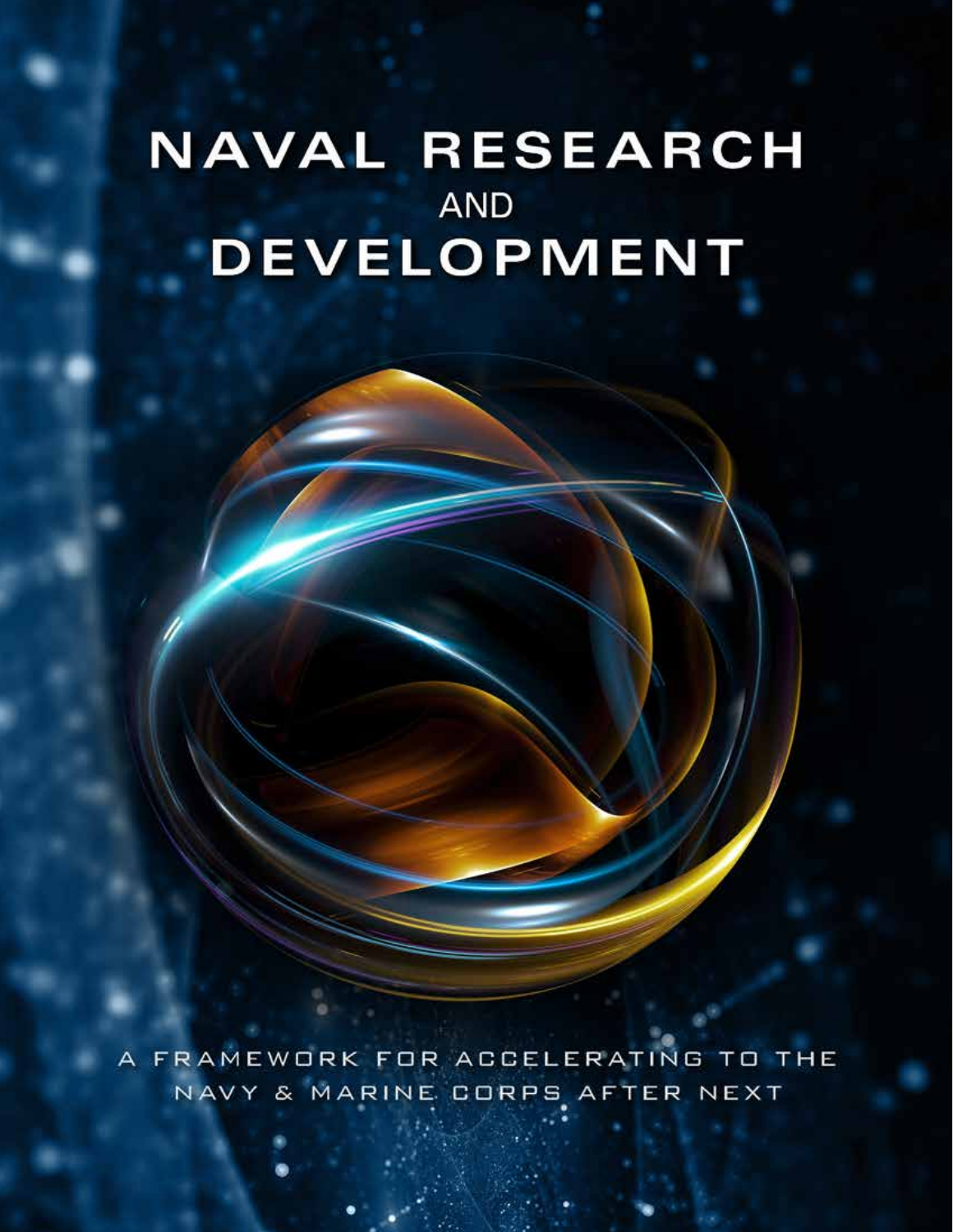*"The Navy must get to work now to both build ships, and to think forward - innovate - as we go. To remain competitive we must start today and we must improve faster"*

> *"The Future Navy"* Admiral John M. Richardson Chief of Naval Operations

*"Any monopoly we might have on 'breakthrough' systems will likely be short-lived."*

> *"U.S. Marine Corps Operating Concept"* General Robert B. Neller Commandant of the Marine Corps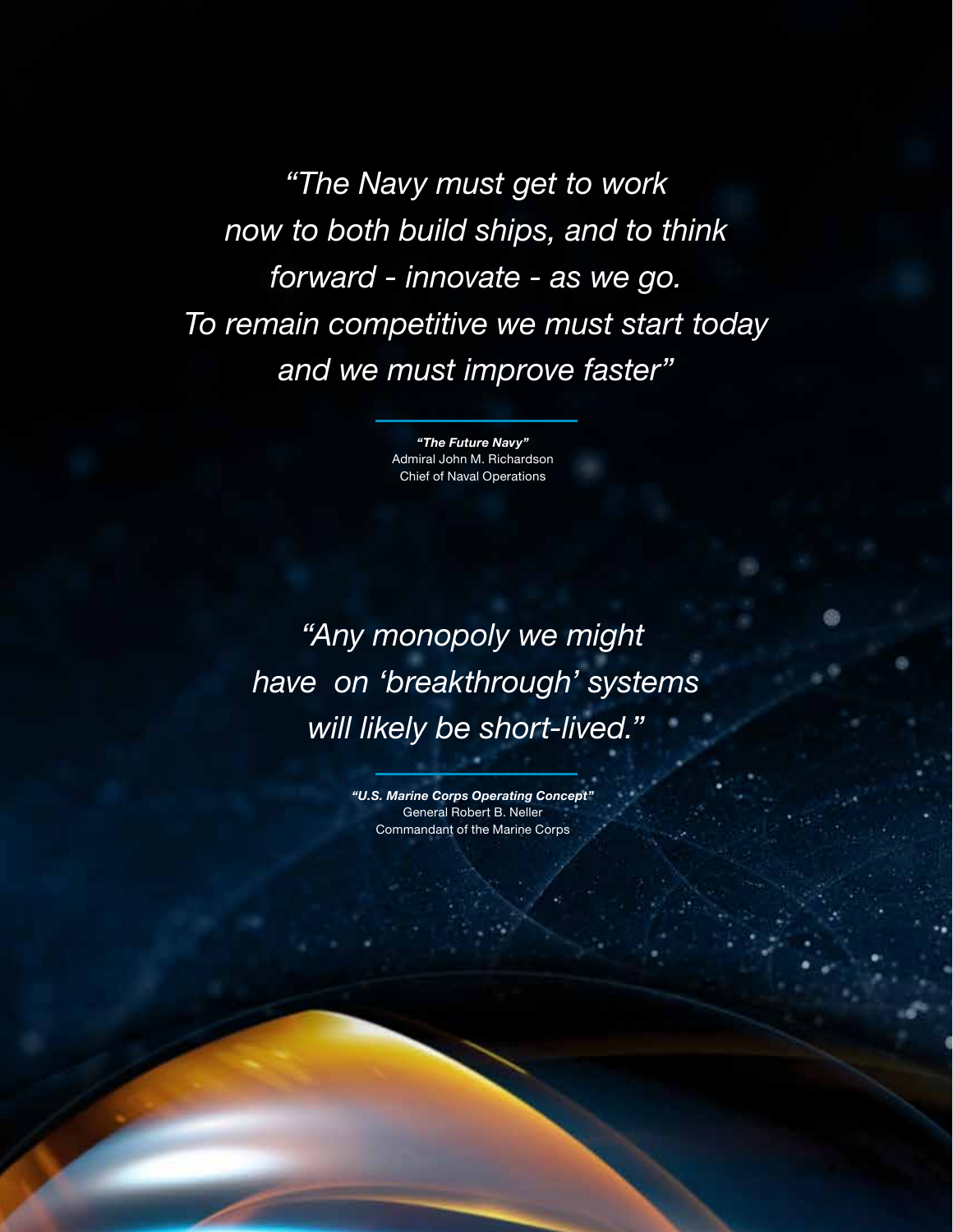## **A CHARTER FOR CHANGE**

Maritime superiority for America's Navy and Marine Corps is enabled by technological superiority. However, our once-dominant technological edge is at risk of being overtaken due to the accumulated friction of complexity and bureaucracy in our system of research, development and acquisition. Lasting strategic advantage comes from institutional capacity to develop and field new capabilities faster than our adversaries.

The Secretary of the Navy, Chief of Naval Operations and Commandant of the Marine Corps have challenged the research and development (R&D) community to find ways to accelerate technology development and delivery to our naval forces. There is broad consensus that the current pace of technology development and adoption is unsatisfactory, and that without significant reform, we will lose the competition for maritime superiority.

## To win, we must be first to field decisive capabilities.

As a first step, this new **Framework** will serve to better synchronize the continuum of naval Research, Development, Test and Evaluation (RDT&E). Three components of this Framework—*Align, Allocate and Accelerate*—will guide the conversation and efforts: we must *align* early research, development and demonstration to priority technology requirements; *allocate* investments for higher payoff in lethality, integration and interoperability; and *accelerate* capability adoption to match the pace of technology innovation.

Why a Framework? By its nature, R&D is not a deterministic system—it is exploratory for the purpose of new knowledge and invention; therefore, a "plan" or "strategy" falls short as a guiding mechanism to connect Department of the Navy (DON) research activities. We need a new, faster way to align, allocate and accelerate scientific discoveries to naval programs of record and deployment as new capabilities. This Framework is offered as a charter for change and a call to action. As a charter, it outlines key issues for leaders to address and a consistent vision for innovators to achieve. As a call to action, it challenges all hands in the naval R&D community to rise above traditional boundaries, collaborate on shared priorities and focus our work together on a singular customer—the naval warfighter.

Subsequent steps to effectively implement this vision must endeavor to inclusively draw upon the knowledge and diversity of thought resident within the R&D community. Additionally, overcoming existing institutional barriers and breaking free from bureaucratic drag requires equal commitment to speed organizational innovation—our national security is at stake. With this Framework, our implementation will challenge old assumptions and reimagine possibilities.

When successful, naval RDT&E investment will be managed collectively as a coherent portfolio. We will fully invest in research areas unique to naval warfare, while exploiting new scientific discoveries and technological opportunities at large. We will take more risks earlier in technology development and transition more capabilities to programs of record. In short, we will be more agile and effective at delivering decisive warfighting advantage to our Navy and Marine Corps.

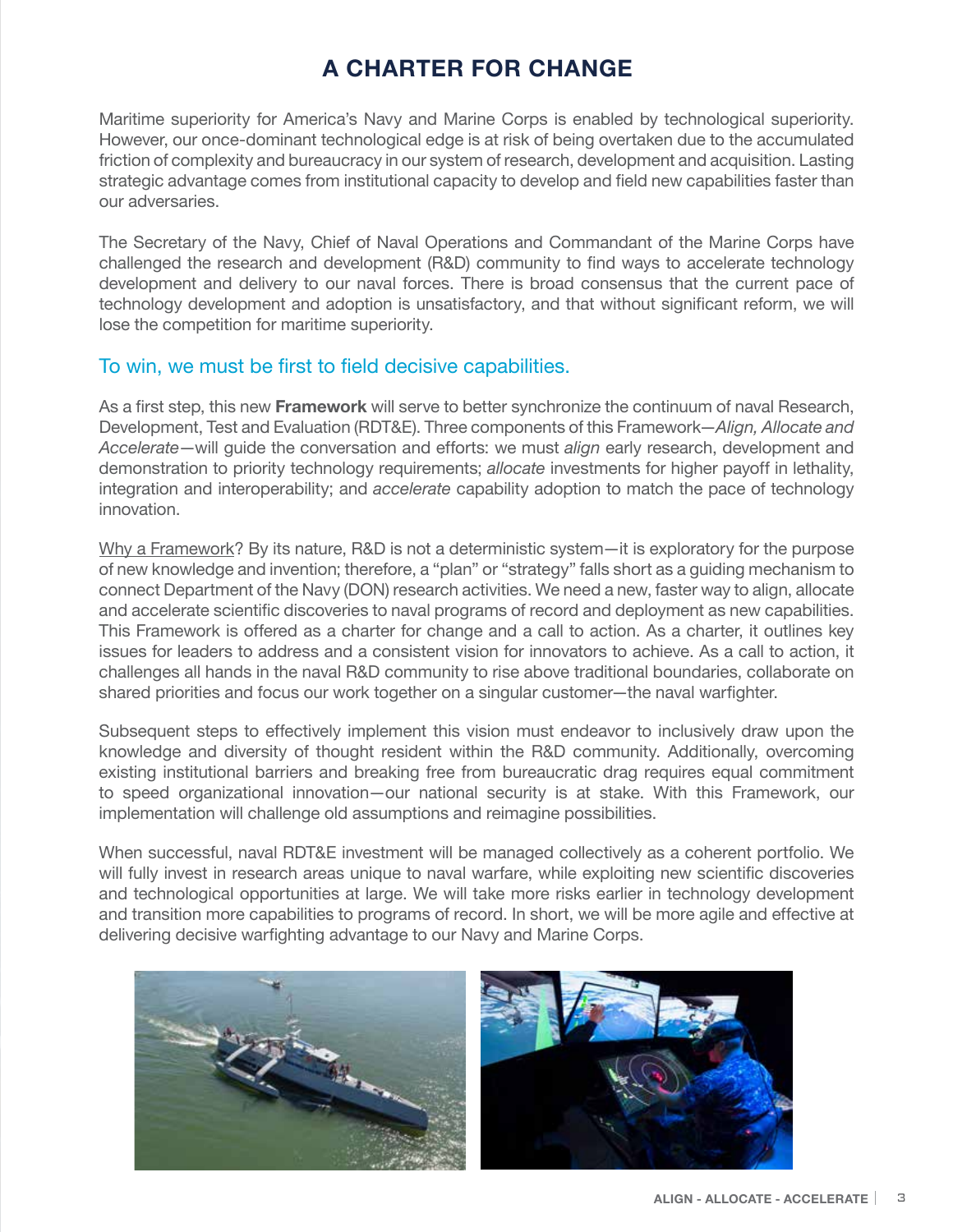## **CORPORATE BOARD DIRECTIVE**

We are in a competition for maritime superiority; one we must win. Our Sailors and Marines depend upon technological advantage to protect the homeland, build maritime security, project power and win decisively.

Our Navy and Marine Corps' strategic advantage, therefore, depends upon accelerating the cycle of technology development and fielding of new capabilities—faster and better than our adversaries. However, the rapid advance of technology globally has outstripped our traditional institutions' ability to keep pace. Status quo is unacceptable.

Consistent with the Navy's "Design for Maintaining Maritime Superiority" and the "Marine Corps Service Strategy 2016," a more integrated approach to research and development (R&D) is needed. This new Framework aligns R&D priorities, allocates resources and accelerates execution to speed the adoption of new capabilities for the DON.

## **THE CHALLENGE**

Our technological advantage is diminishing as our pace of technology development and adoption is slowed by outdated behaviors and incentives. These institutional factors create drag and encourage risk aversion at the cost of innovation and agility. Lacking common priorities for decision-making across the RDT&E continuum, the allocation of vital resources is sub-optimized. Consequently, fragmented decision-making diffuses strategic direction and erodes the will to kill underperforming technologies. "First to field" decisive capabilities, is our goal.

#### **WAY FORWARD**

The defining attribute of future naval forces is SPEED—not only in operations, but in DON decision-making and business execution. We must be responsive to the accelerating pace of technology development and create pathways that will result in the timely fielding of new naval capabilities. It requires bold leadership and immediate action to attack this problem with the same intensity we bring to the battlespace.

To win, this Framework:

- Aligns naval research, development and acquisition to shared priorities
- Allocates resources to speed priority-aligned results to the warfighter
- Accelerates capability delivery by streamlining business execution and empowering people

Building on our strong foundation of research, talented people and partners in government, academia and industry, these actions develop evolutionary and revolutionary capabilities while reducing cost and increasing speed.

Accordingly, the Chief of Naval Research is charged with leading further development and execution of this Framework with Program Executive Officers, Systems Commanders, Resource Sponsors and other key stakeholders.

*(The RDT&E Corporate Board comprises the Under Secretary of the Navy, Vice Chief of Naval Operations, Assistant Commandant of the Marine Corps and the Assistant Secretary of the Navy for Research, Development and Acquisition)*

Our course is set: *Accelerate to the Navy and Marine Corps after next!*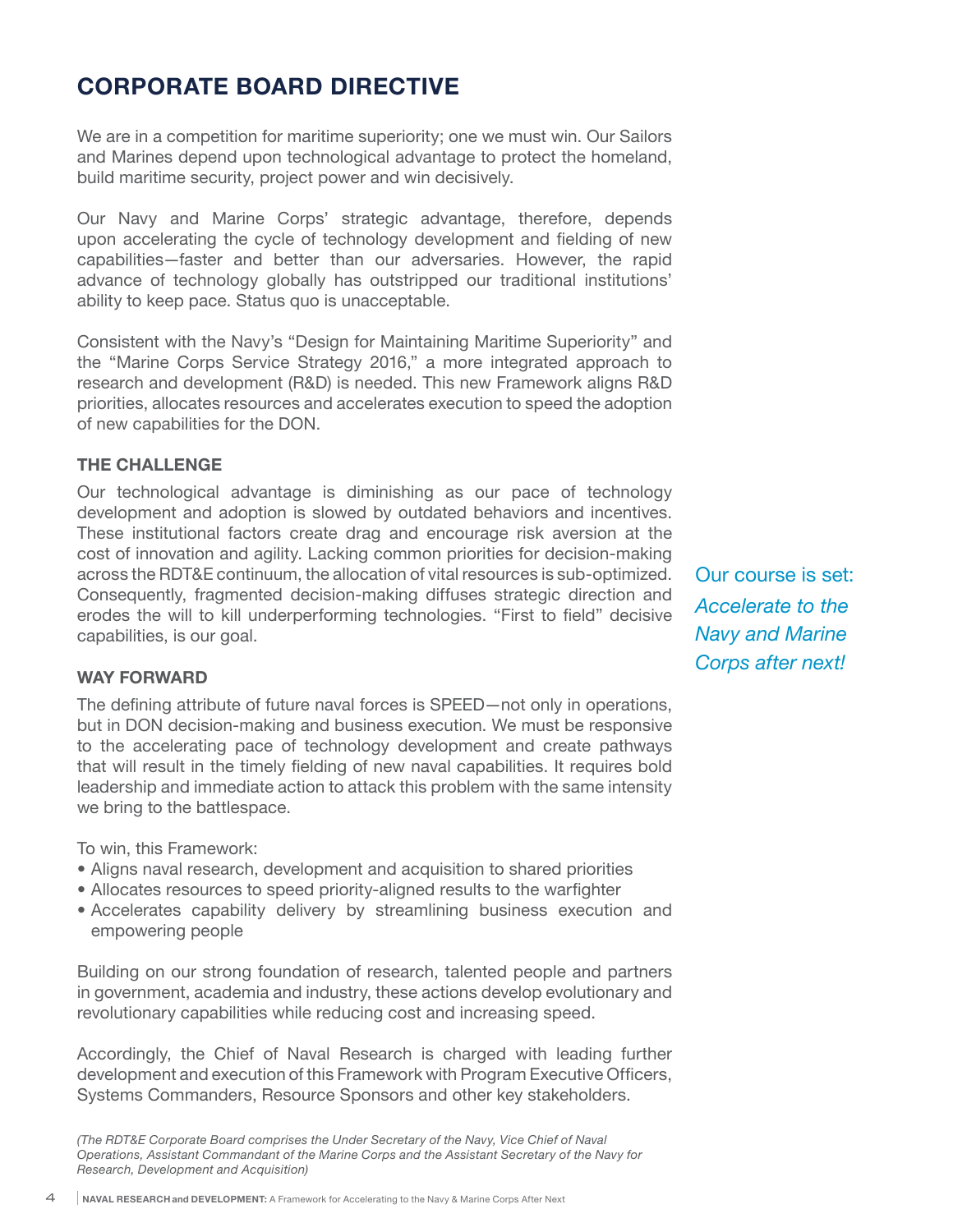## **RATIONALE FOR A R&D FRAMEWORK**

Four enduring naval functions are critical to maintaining maritime superiority: deterrence, power projection, sea control and maritime security. Increasing volume, speed and complexity of threats demands a naval force fully interoperable, integrated and more lethal. This begins with basic research and proceeds along a fully synchronized RDT&E continuum with agility to pursue new breakthroughs at the rapid pace of discovery and technology development.

Unfortunately, advantage is yielded daily to adversaries through the accumulated drag of budgetary, organizational and acquisition practices. This drag limits our ability to absorb fast-maturing technologies and implement new capabilities. While formed from good intentions, it has become the antithesis of agility, responsiveness and decisiveness.

Lasting maritime superiority for America's Navy and Marine Corps requires continuously outpacing adversaries' cycles of technology development and adoption. This Framework aims to expand DON's total capacity for capability adoption by targeting both technology development and delivery activities. Technical leadership is gained to the extent institutional friction is minimized. Current bureaucratic drag factors and key issues plague progress and jeopardize future maritime superiority; they must be addressed.

## **KEY ISSUES**

- Structure and cadence of budgeting activities drive near-term, fragmented decision-making and foster a protectionist mindset at the expense of strategic program effectiveness
- Lack of R&D priorities to guide and align investment/kill decisions sub-optimizes outcomes, slowing the maturation and delivery of needed capabilities
- Prototyping, experimentation and demonstration are misallocated in acquisition vice earlier in development incurring programmatic risk in cost, schedule delays and performance shortfalls
- Organizational bureaucracy and administrative churn associated with the complexity of acquisition rules stifle agility and innovation, and promote splintered governance over an integrated portfolio perspective

Maritime superiority requires outpacing adversaries. The RDT&E status quo is inadequate to keep pace with technology innovation. This Framework identifies key issues and barriers jeopardizing our future advantage.

TAKEAWAYS:

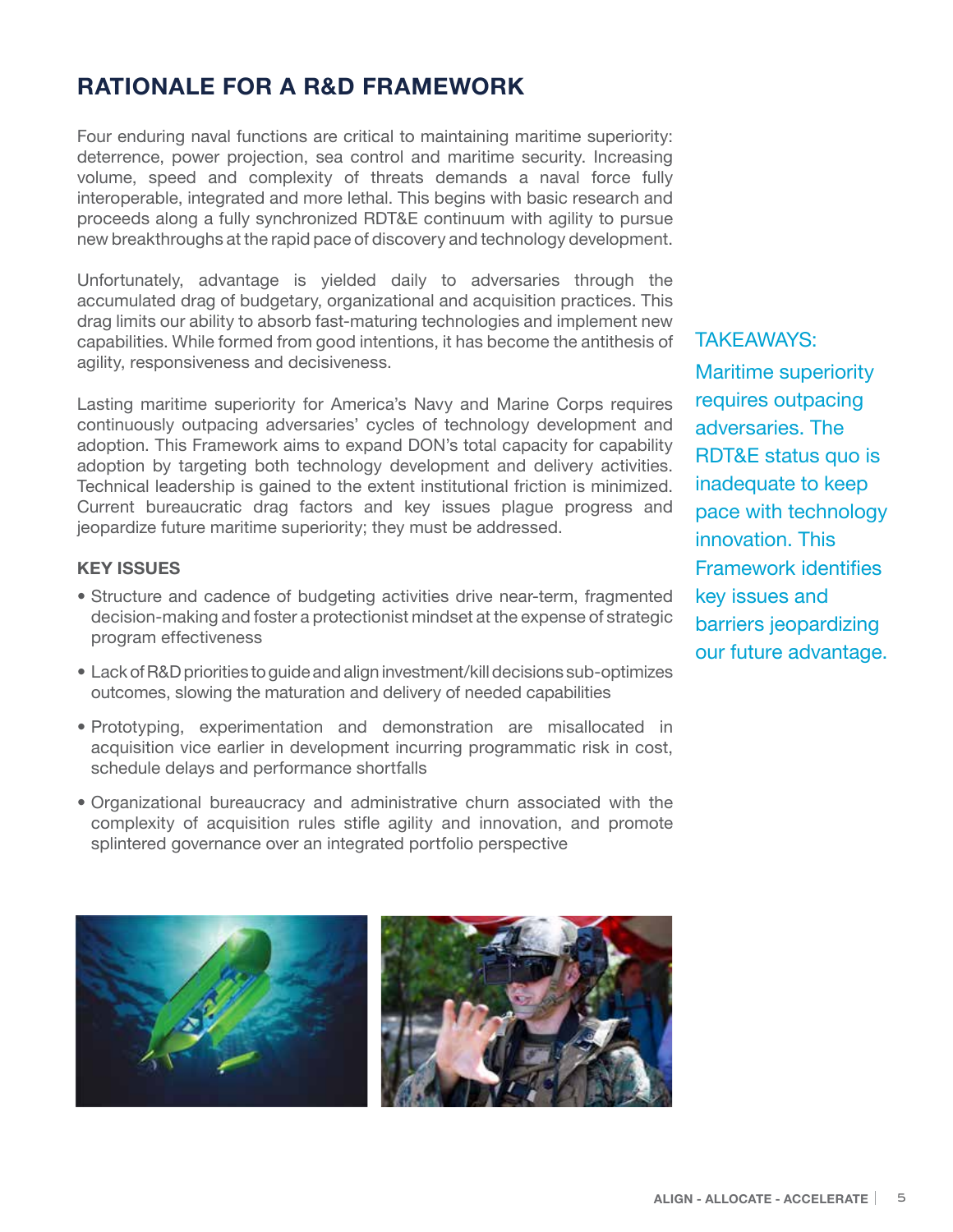## **GAINING COMPETITIVE ADVANTAGE**

Maritime superiority is enabled by technological superiority. As the competition for superiority escalates, competition to field new technology-based warfighting capabilities intensifies at a corresponding rate. Now more than ever, the competition from research to technologies to capabilities is dynamic, disruptive and intense. The nature of this competition is driven by four fundamental trends that, if mastered, also present opportunities for competitive advantage:

#### **Emerging Power of Data**

Data is trending towards universal collection on a continuous basis. Amassing, sharing and understanding vast data offers great potential. Advances in data collection, storage and analytics, computing devices, networking, and autonomous processing and decision-making are disruptive, but also offer advantages.

## **Global Access to Technology**

The commoditization and proliferation of technology offers unfettered access by competitors around the world. Barriers of cost and complexity that historically limited access to advanced technologies are decreasing. Anyone (friend or foe) is a potential user and/or innovator of high-tech capabilities.

#### **Expanding Technical Foundation**

The technical foundation of R&D—the underlying science—is growing exponentially. Every new discovery invites follow-on innovation within that discipline. More importantly, the opportunities for cross-discipline innovation and breakthroughs also increase.

## **Faster Development & Adoption of Products**

The pace of commercial technology adoption is accelerating. The time for new products to be developed and adopted is decreasing and new capabilities are reaching users (friend and foe) at an increasing rate.

## *Opportunity*

*Engage with academia and industry experts on the cusp of this frontier to unlock the sea of data for enhanced insight, rapid decision making and new mission capabilities.* 

## *Opportunity*

*Leverage our network and enhance research partnerships across industry and academia to rapidly absorb new technology for competitive advantage.*

## *Opportunity*

*Exploit the multidisciplinary dimension of discovery to create greater potential for disruptive innovation.* 

## *Opportunity*

*Grow core research in National Naval Responsibilities1 while gaining organizational competencies to fastfollow and leverage other investments by industry, academia and DoD.*

## These trends foretell the future for technological superiority. They already stress our organizational systems and processes, which served us well in a less complex competitive environment, but today, diminish our effectiveness. We must adapt to win. Competitive advantage belongs to the naval force that best captures the power of data, leverages the global technology base, disruptively innovates across technical disciplines, and develops/adopts new capabilities at the speed of innovation.

## TAKEAWAYS:

The competition is to be first-to-field decisive capabilities. This Framework charts a pathway to increasing competitive advantage. It leverages fundamental trends that give rise to threats, to also create new opportunities.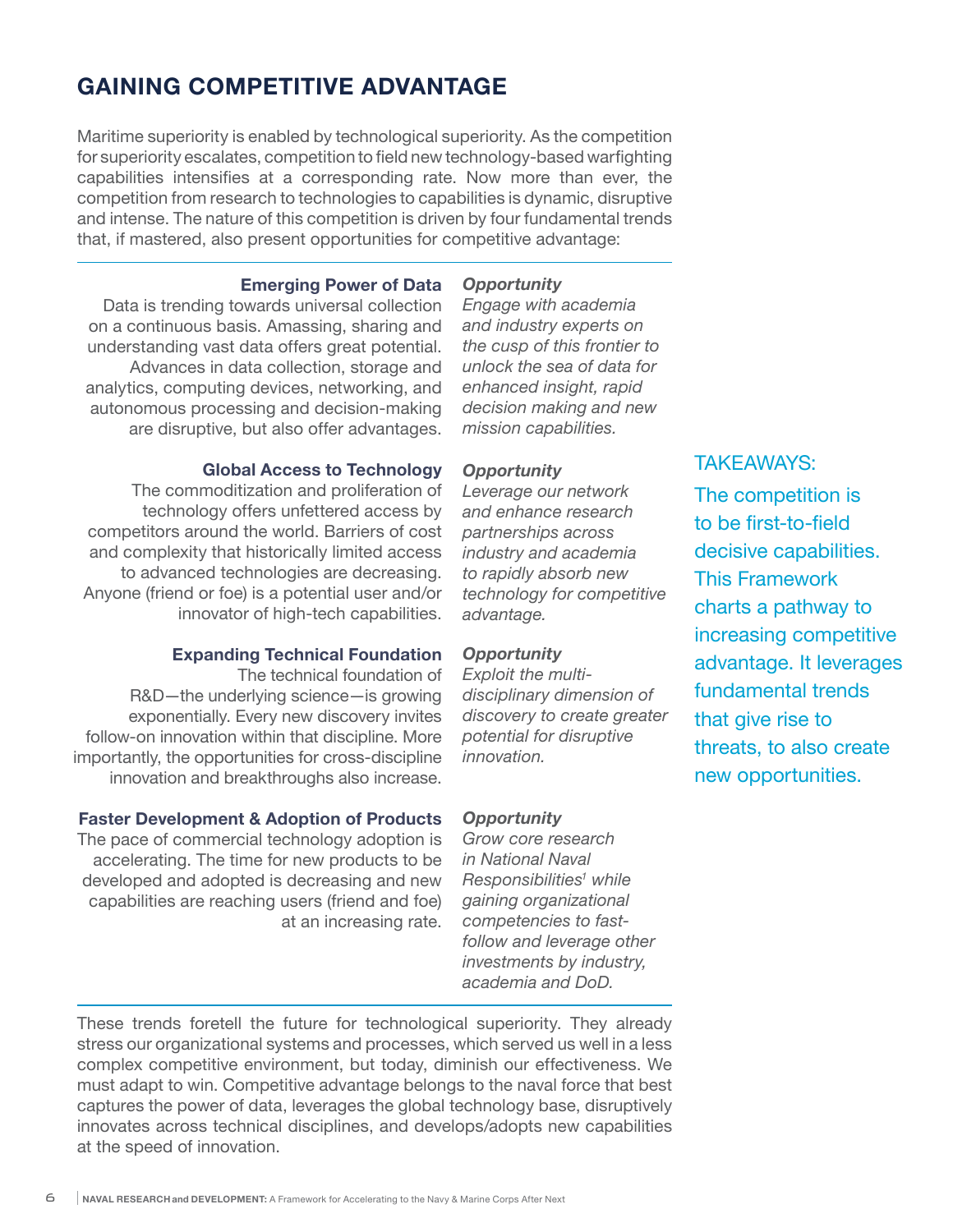## **HOW TO WIN |** *ALIGN* — *ALLOCATE* — *ACCELERATE*

The criteria for victory is clear: rapid fielding of new capabilities that are adaptive, autonomous, defensible, scalable, efficient, fast and especially, lethal. The Fleet and Force face growing complexity of threats, which we will not defeat by simply out-spending. Success necessitates speed of innovation, agility and adaptability. The way forward is equally clear: we must urgently Align, Allocate and Accelerate naval R&D to deliver technology-enabled capabilities faster.

## *ALIGN – R&D to Shared Priorities*

To gain the efficiency and effectiveness needed to win, there must be DON-wide alignment in commitment and execution. The future force attributes necessary for the **Navy and Marine Corps After Next** are reflected in the following **Framework Priorities.** These Priorities are the aligning mechanism that guides investment across the warfighting domains and yields cross-domain synergies. Alignment is critical across the entire naval R&D community, including the Department of Defense, industry, academia and non-profit partners.

| <b>PRIORITIES</b>                                      | <b>OBJECTIVES</b>                                                                                                                                                                                                                                                                                                                                        |
|--------------------------------------------------------|----------------------------------------------------------------------------------------------------------------------------------------------------------------------------------------------------------------------------------------------------------------------------------------------------------------------------------------------------------|
| <b>Augmented</b><br>Warfighter                         | • Enhance decision-making speed and quality<br>• Improve human-machine interfaces and teaming<br>• Mitigate tactical-level risk to our people and command,<br>control and communications degradation                                                                                                                                                     |
| Integrated<br>&<br><b>Distributed</b><br><b>Forces</b> | • Enhance dynamic, synchronized actions across forces<br>• Support collaboration spanning geography, domains,<br>platforms and joint partners; leverage satellite and<br>Precision Navigation and Timing advancements<br>• Increase flexibility and reach of the naval force through<br>incorporation of autonomous and disaggregated systems            |
| <b>Operational</b><br><b>Endurance</b>                 | • Enable maneuverability, efficiency and resiliency<br>for sustained operations by warfighters, systems<br>and platforms (regardless of the threat or operating<br>environment)<br>• Improve platform-level energy storage/efficiency for<br>propulsion and weapons systems<br>• Develop wide-area and force wide disinformation<br>deception and decoys |
| <b>Sensing</b><br>&<br>Sense-<br><b>Making</b>         | • Transform vast data into timely knowledge<br>• Enable persistent awareness and understanding, and<br>optimized operation (regardless of the threat or<br>operating environment)<br>• Integrate artificial intelligence into C4ISR networks<br>scalable to theater wide                                                                                 |
| <b>Scalable</b><br><b>Lethality</b>                    | • Enable offensive and defensive actions that are<br>multi-domain, integrated, cost-effective, and kinetic<br>and non-kinetic<br>Deliver directed energy and low cost, high probability<br>of kill standoff strike                                                                                                                                       |

## DESIRED OUTCOMES:

Framework Priorities translate future force attributes into actionable objectives. Priorities are the aligning mechanism that guides decisions from research to acquisition. Streamlined business of R&D accelerates prioritized execution.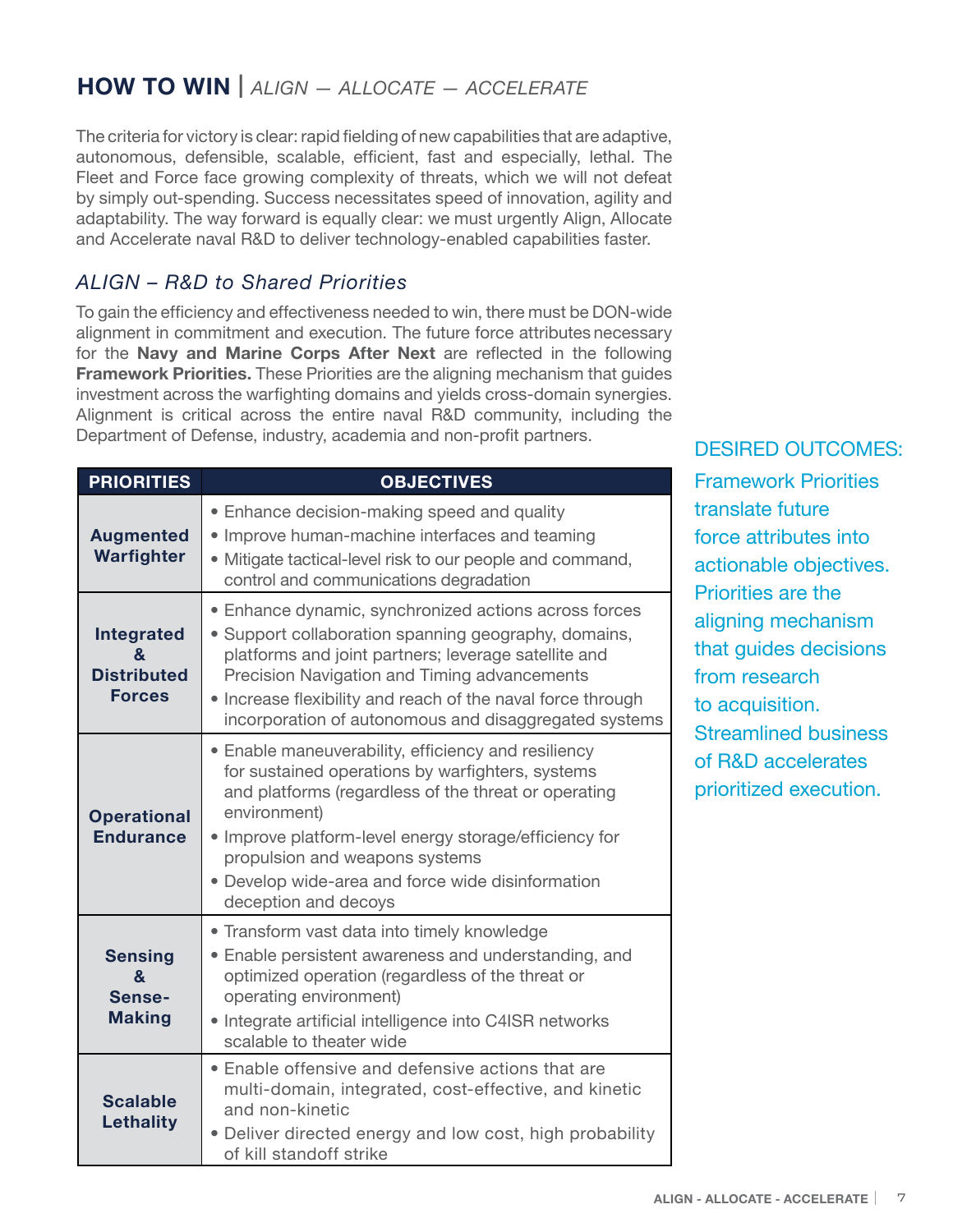## **HOW TO WIN** continued

## *ALLOCATE – Resources to Speed Results*

A balanced R&D investment portfolio is a hedge against future uncertainties. Consistent with alignment to the **Framework Priorities**, this investment portfolio must be managed with a DON perspective. While priorities guide choices, informed decisions guide allocation balance. Portfolio allocation decisions must consider the following factors:

## **TECHNOLOGY-UNIQUE TIMELINES**

Science emerges and technology matures at varied speeds. R&D investment decisions must take into account each technology's timeline and create appropriate pathways for timely capability adoption. *Required: Greater agility in the business of R&D to respond to emerging opportunities.*

## **EVOLUTIONARY AND REVOLUTIONARY CAPABILITIES**

Evolutionary capabilities incrementally improve existing capabilities; they are generally easier to incorporate into the current naval force. Revolutionary capabilities produce game-changing impacts; however, they push the boundaries of science, have an increased risk of failure and may be disruptive to incorporate into the naval force. *Required: Institutionalized methods to rapidly deliver new technologies that are in advance of requirements.*

## **RESOURCE EFFICIENCY**

Balanced investment across R&D (from basic research to operational system development) is critical. Each phase complements and depends on the others. Broad-based basic research provides a foundational core that is as important as transitional engineering to getting a capability into the field. Access to the best talent, across industry, academia and government is critical. *Required: Flexible RDT&E investment, lean processes and a simplified regulatory environment to accelerate results and make DON a preferred partner for innovative businesses, universities and our nation's best talent.* 

## **TECHNICAL LEAD vs. FOLLOW**

Finite resources do not permit us to lead research in every technical discipline. We lead those areas critical to naval warfighting or where the naval force has a unique requirement or use. We fast-follow and/or leverage expertise in other areas common among service partners or commercial interests. *Required: Resource core National Naval Responsibilities1 and technical disciplines unique to naval warfare to ensure world-class leadership.*

## **APPROPRIATE ALLOCATION OF RISK**

To optimize investment in new warfighting capability we must resolve technical risk as fast and as early as possible. This is achieved by separating technology development from product development and conducting enhanced prototyping, experimentation and demonstration prior to acquisition commitment. *Required: Distinguish R&D from acquisition to accept greater risk in development, streamline business and speed execution.*

The future is uncertain and winning is essential. Addressing these factors enables DON to rapidly respond to a more dynamic threat environment and accelerate new capabilities to the warfighter.

DESIRED OUTCOMES: Priority-driven investments optimize allocation and hedge against uncertainties. The Framework allocates resources to resolve technical risk earlier in development. Effectiveness requires the latitude to respond to factors affecting balanced allocation.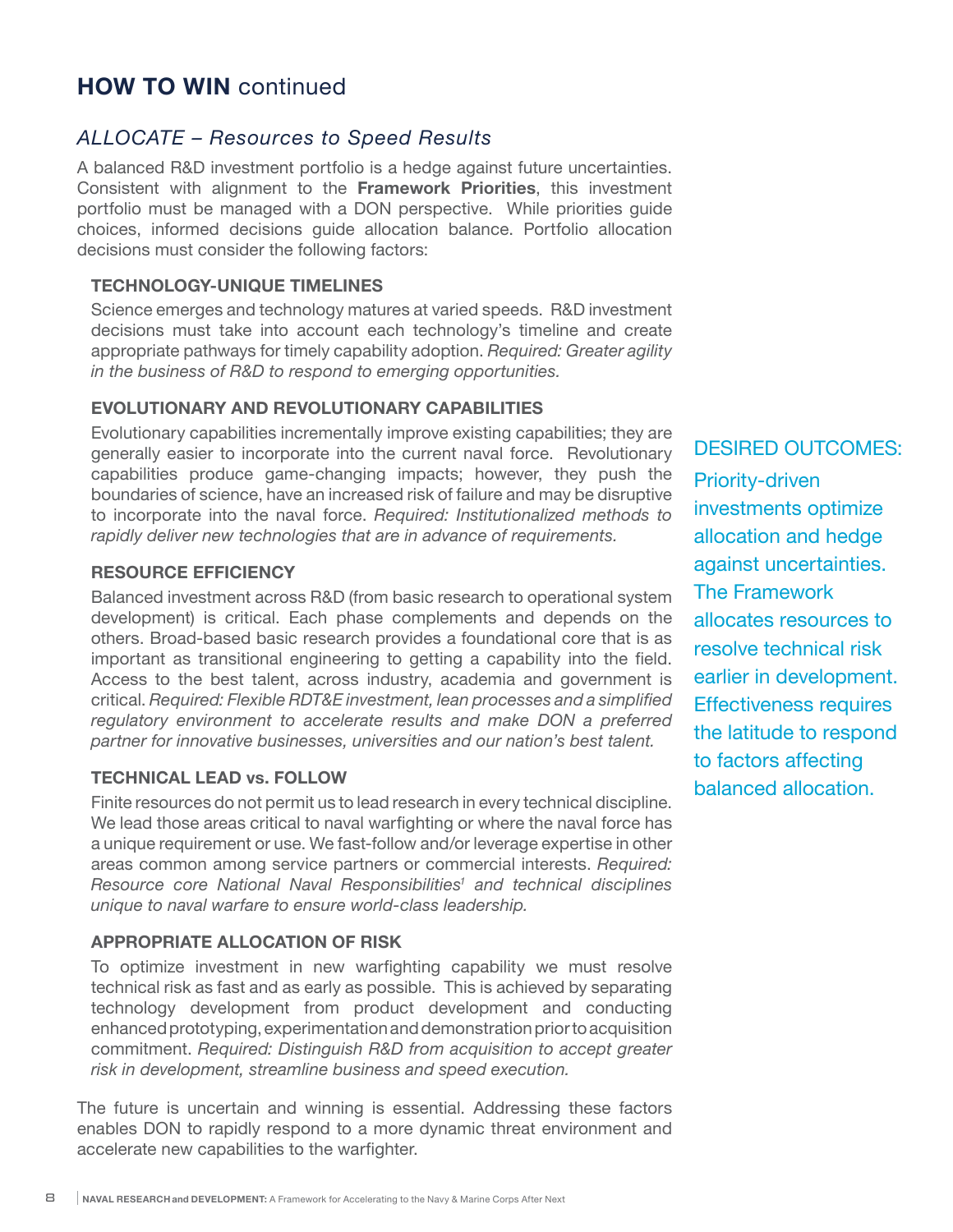## *ACCELERATE – Technology-Enabled Capabilities*

In warfighting, as in business, there are inherent advantages to being first; and there are significant costs to being second. Being first and best to field capability results from an integrated approach that coalesces R&D, business and people to accelerate how we select, develop and adopt capabilities. Three goals will guide implementation:

## **ALIGNMENT TO PRIORITIES**

#### *GOAL*

Priority driven naval R&D activities are strongly aligned to deliver the desired attributes of the **Navy and Marine Corps After Next**, driving efficiency and transforming our technology focus from a system-centric to mission-centric mindset. Resulting investment allocation is priority balanced and integrated across warfighting domains. Together, capability outcomes are optimized.

## **AGILE & RESPONSIVE BUSINESS**

#### *GOAL*

The speed of naval R&D business decisions and execution exceeds the pace of technology innovation, accelerating advantages to the warfighter. Agility and financial flexibility enables leadership to take quick advantage of technology breakthroughs. Governance and policies differentiated between development and acquisition mitigate risk and accelerate results.

## **EMPOWERMENT OF OUR PEOPLE**

#### *GOAL*

At all levels leaders set the conditions necessary for an innovation climate that enables bright minds to thrive. Authority is pushed to the innovator level where people in every position have the latitude, motivation and mission focused sense of urgency to find better ways to do their important work. Customer-focused on the warfighter, they accelerate the pace of delivery.

The Framework aligns the RDT&E continuum to common priorities. It balances allocations across investment portfolios. When fully synchronized, the development, delivery and adoption of capabilities is accelerated.

DESIRED OUTCOMES:

Coordination from leadership to the laboratory accelerates results. Streamlined decision-making and simplified business execution speeds delivery. Pushing authority down to the innovator level unleashes the talent of our people.

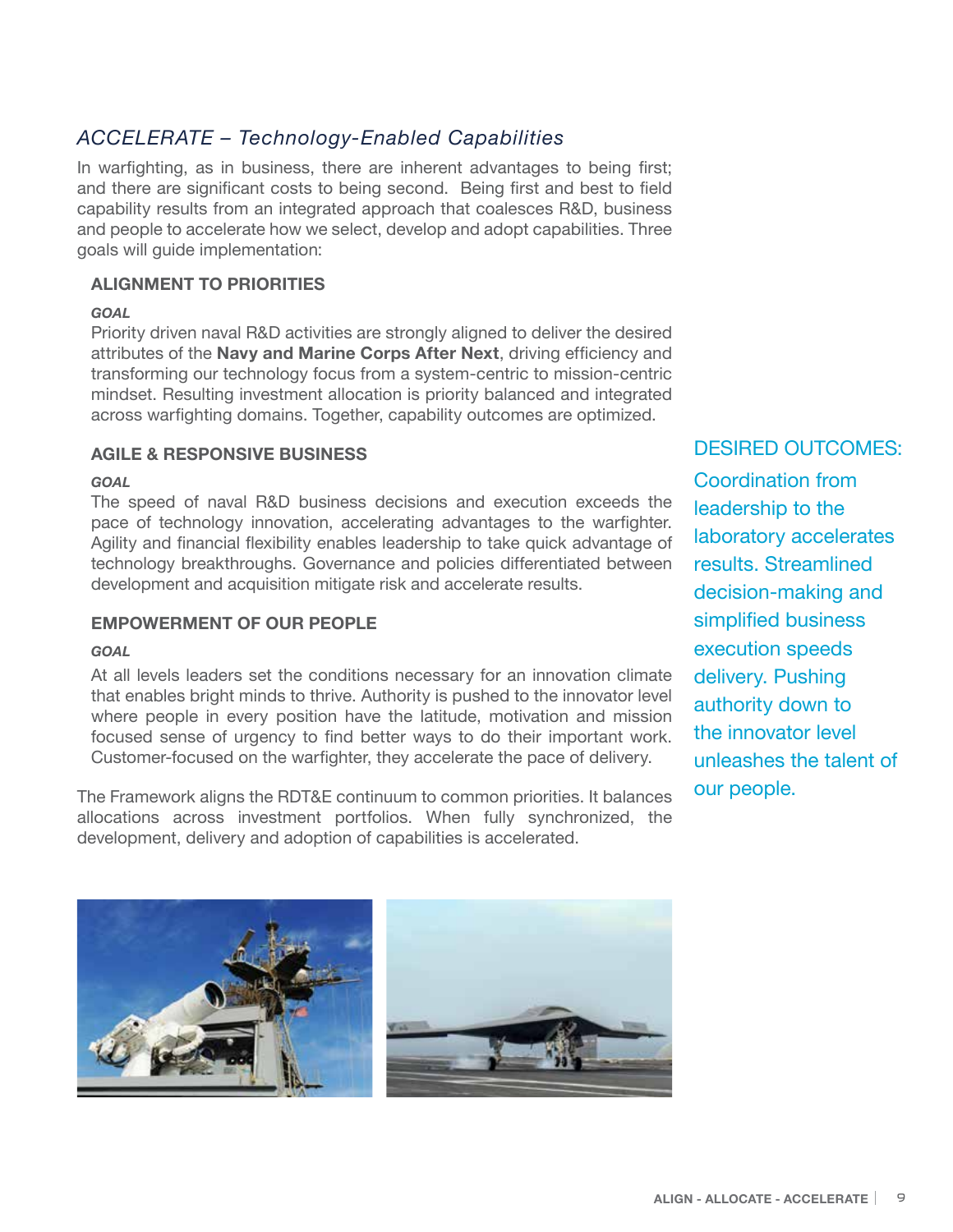## **CONCLUSION**

Competition for Maritime Superiority is intensifying. This Framework is a bold vision that responds to the competition by leveraging opportunities in fundamental trends to gain advantage and positions our Navy and Marine Corps to lead the future. To win, we must work together to Align, Allocate and Accelerate the RDT&E continuum. Maritime superiority results only when we are "first to field" decisive capabilities.

## **CALLS TO ACTION**

Fielding new capability at the pace of technology innovation is the central imperative. This requires leaders to: leverage Framework priorities to align and synchronize R&D activities; allocate resources to promising initiatives earlier in the investment cycle, resolving risks sooner and at less cost to accelerate delivery; speed required actions to reduce institutional drag and position DON as a preferred partner; improve conditions necessary for innovation and push authority down to the innovator level.

## **PAYOFFS INCLUDE**

- Capability adoption at the pace of technology development
- Executive alignment and resourcing for evolutionary/revolutionary projects with the highest potential to increase lethality, integration and interoperability
- Rapid technology insertion into the Fleet/Force with early prototyping and experimentation as an integral part of the development process
- Greater payoff from our RDT&E investments by managing technology development separately from product development
- Technology-enabled capabilities being used by trained operators in the Fleet and Force in volumes that matter

Discoveries play a vital, though not singular, role in delivering new capability. Ultimately, it is the people—our team of military, civilians, scientists, engineers, business professionals, contractors and dedicated staff—and the broader R&D community across industry, academia and government that will provide the capability needs of future naval forces, together.



#### *Endnote:*

*1 National Naval Responsibilities: Ocean Acoustics, Undersea Weapons, Naval Engineering, Undersea Medicine, Sea-Based Aviation*

RESULT: The Framework will enable the Navy and Marine Corps After Next to deter conflict or win decisively and return safely.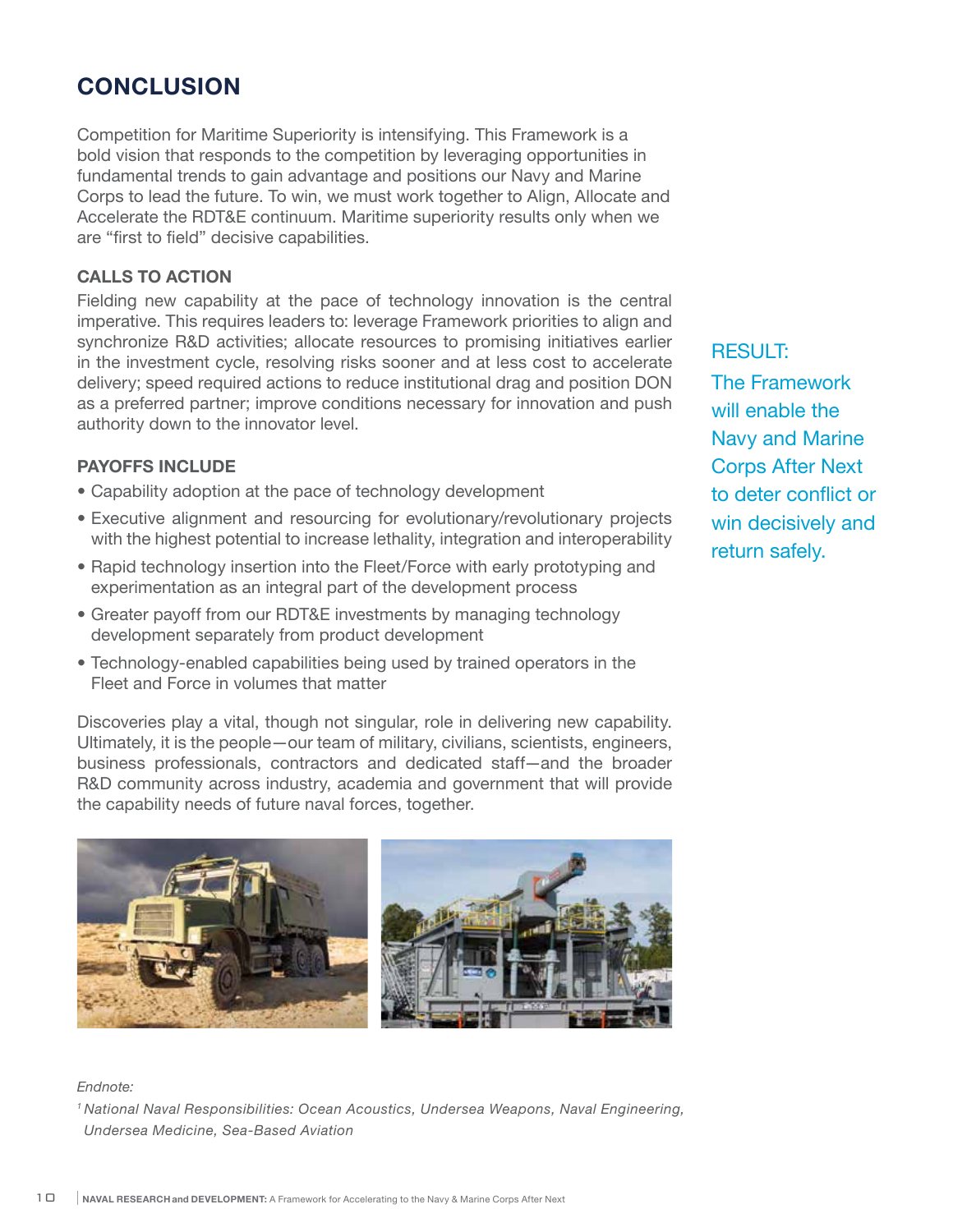*"To win, we must be first to field decisive capabilities."*